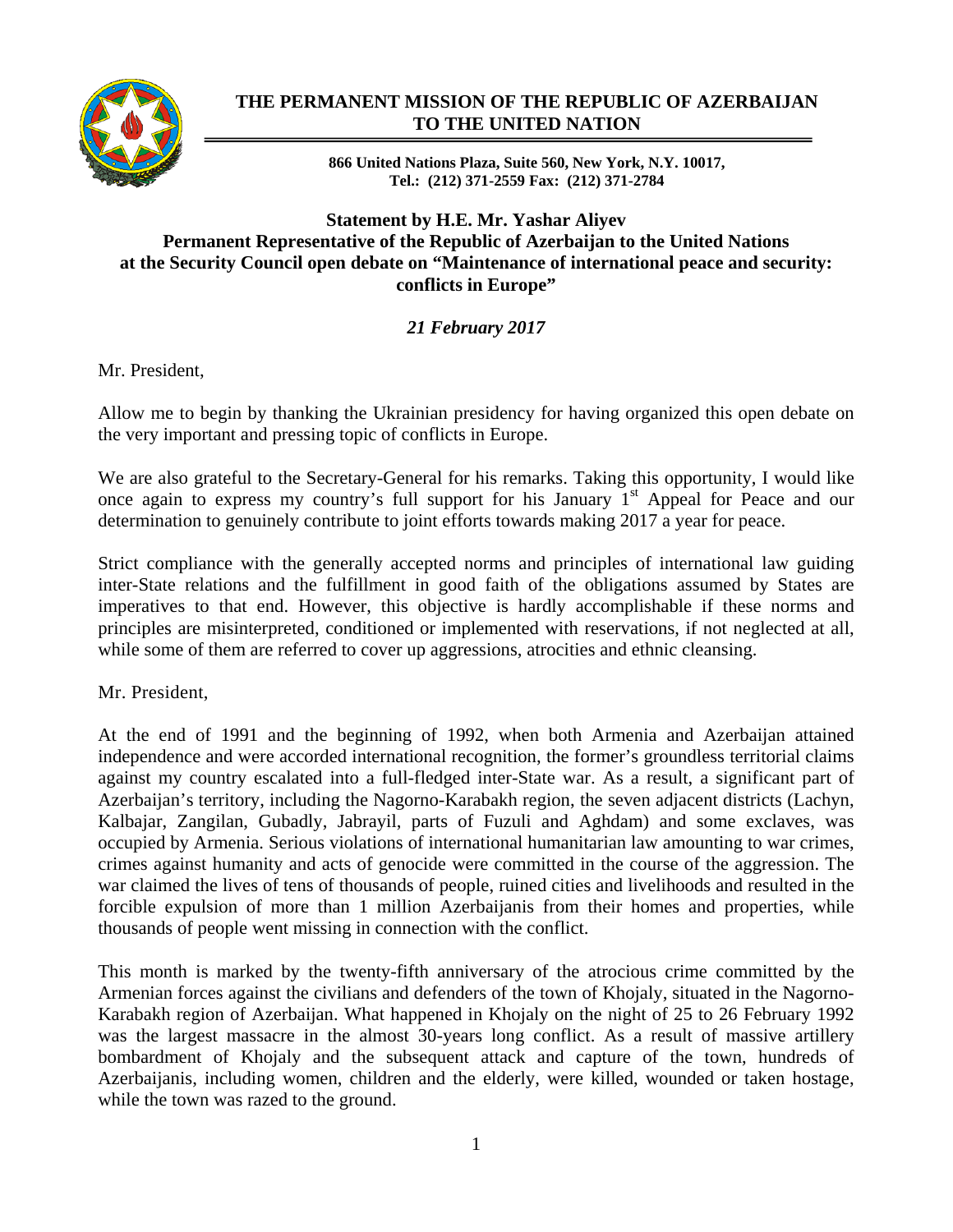This mass killing was committed less than a month after the Security Council recommended to the General Assembly the admission of the Republic of Armenia to membership of the United Nations and recalled in that regard "Armenia's solemn commitment to uphold the Purposes and Principles of the Charter, which include the principles relating to the peaceful settlement of disputes and the nonuse of force" (S/23496, 29 January 1992).

In 1993, the Security Council, in this very Chamber, unanimously adopted four resolutions (822, 853, 874 and 884), condemning the occupation of the territories of Azerbaijan, reaffirming respect for its sovereignty and territorial integrity, the inviolability of international borders and the inadmissibility of the use of force for the acquisition of territory. In response to Armenia's territorial claims and actions, the Council reconfirmed that the Nagorno-Karabakh region is an integral part of Azerbaijan and demanded the immediate, complete and unconditional withdrawal of the occupying forces from all the occupied territories. A series of Security Council presidential statements adopted between 1992 and 1995 and the documents of other authoritative international organizations are framed along the same lines.

Obviously, the resolutions of the Security Council acknowledge the fact that acts of military force were committed against Azerbaijan; that such acts are unlawful and incompatible with the prohibition of the use of armed force in international relations in contradiction with the Charter of the United Nations and its purposes; that they constitute an obvious violation of the sovereignty and territorial integrity of Azerbaijan and, specifically, of Article 2, paragraph 4, of the Charter.

The Security Council also tasked the Organization (then the Conference) for Security and Cooperation in Europe (OSCE) to ensure, in performing its mediation efforts towards the settlement of the conflict, the implementation of the resolutions. In that context, the Chairman of the Minsk Conference, Mr. Mario Rafaelli, stated that the immediate withdrawal from the seized territories is "the key factor in ensuring that peaceful negotiations can move forward" (S/26184, 28 July 1993).

It is pertinent to recall also the positions expressed at that time by the three permanent members of the Security Council, who are at present the co-chairs of the OSCE Minsk Group.

Thus, in his statement following the adoption of resolution 853 on 29 July 1993, the representative of the Russian Federation particularly noted that the Azerbaijani town of Aghdam had been seized despite assurances to the Russian side by official Armenian representatives that no ground offensive operations would be undertaken and that they did not intend to attack the town (S/PV.3259). At the same meeting, the representative of the United States of America stated that the seizure of Aghdam could not be justified by any claim to self-defence and that this action had disrupted the peace process (S/PV.3259). Following the adoption of resolution 884 on 12 November 1993, which condemned the occupation of the Zangelan district and the city of Goradiz, attacks on civilians and bombardments of the territory of Azerbaijan, the representative of France stated, inter alia, that the acquisition of territory by force was inadmissible and doing so for the purposes of negotiation could not be countenanced (S/PV.3313).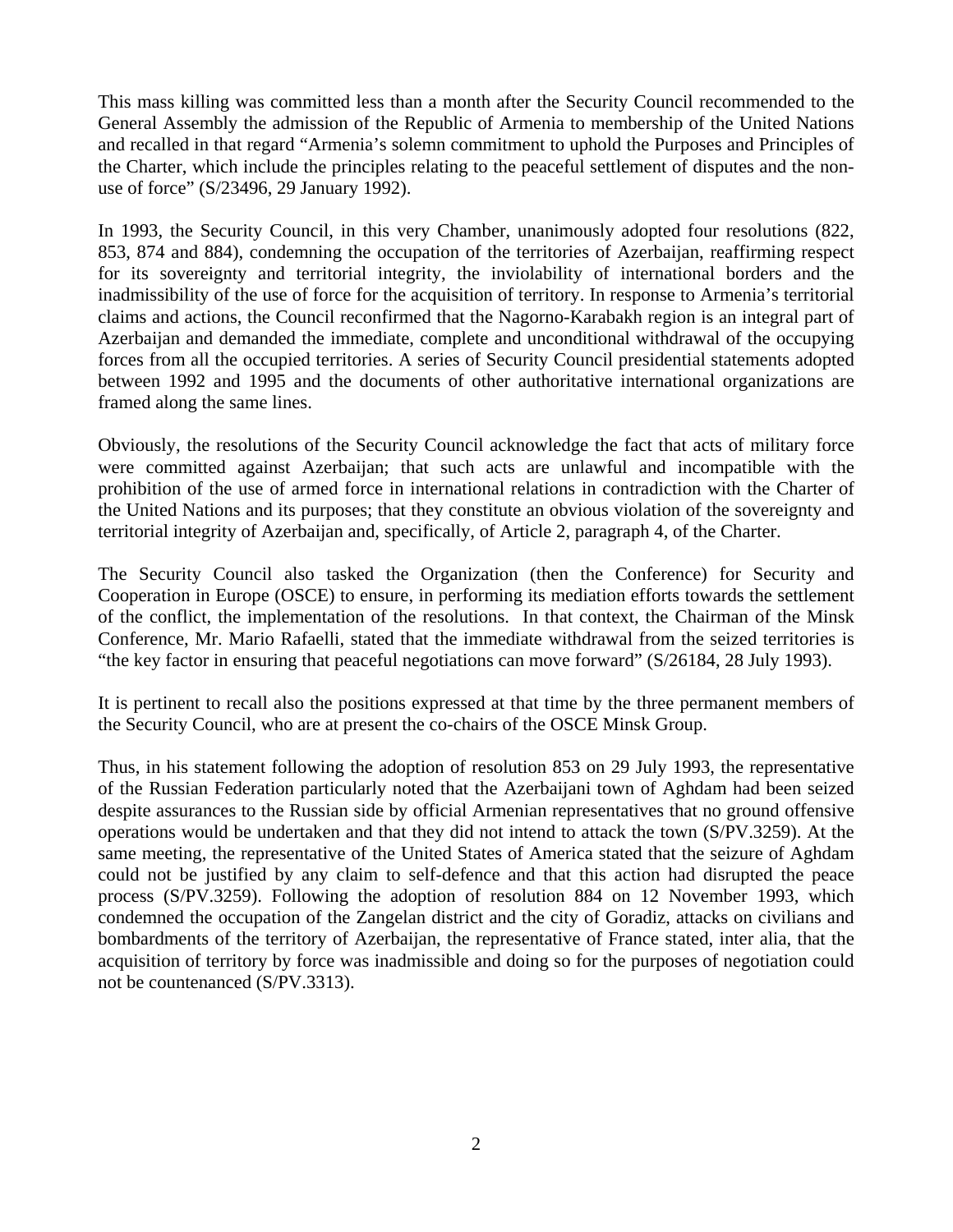On his part, the United Nations Secretary-General made it crystal clear in 1994 that "the position of the United Nations is based on four principles which have been mentioned in the different resolutions of the Security Council. The first principle is the territorial integrity of Azerbaijan. The second principle is the inviolability of the international boundaries; the third principle is the inadmissibility of the use of force for the acquisition of territory; and the fourth principle is the immediate and unconditional withdrawal of all foreign troops from occupied territories of Azerbaijan" (Press release SG/SM/5460, 31October 1994).

Unfortunately, Security Council key demands have still not been implemented, and the mediation efforts conducted for more than 20 years within the framework of the OSCE have yet to yield results.

There is no doubt that Armenia's continued military occupation of the territories of Azerbaijan could not be possible without the sense of impunity that it enjoys despite persistent contempt for international law. As its direct consequence, Armenia has consistently obstructed the conflict settlement process, and in the meantime refuses to start result-oriented talks, regularly resorts to various provocations to escalate the situation on the front line and tries to consolidate the current *status-quo* by strengthening its military build-up in the seized territories and changing their demographic, cultural and physical character.

Armenia's yet another provocative attempt to hold yesterday a so-called "constitutional referendum" in the occupied Nagorno-Karabakh region of Azerbaijan and to change the geographic name of a part of my country's internationally recognized territory, in violation of international law, the Constitution and the legislation of Azerbaijan and the principles and procedures for international standardization of geographical names established within the United Nations, clearly testifies to its policy of annexation of the territories of Azerbaijan and unwillingness to engage in a constrictive search for peace. The international community once again united with Azerbaijan in rejecting this action and its outcomes as null and void.

The presence of the armed forces of Armenia in the occupied territories of Azerbaijan is the main cause of tensions and incidents on the front line and the major impediment to the political settlement of the conflict. The escalation provoked by Armenia in April 2016 demonstrated that the *status-quo* is unsustainable.

It should be particularly noted that since the very first day of the conflict combat operations have been conducted exclusively inside the territory of Azerbaijan, almost in the middle of the country, affecting its civilian population and infrastructure. In their declaration of 9 November 1993 made in response to the seizure of Azerbaijani territories, the nine countries of the Minsk Group "condemn[ed] the looting, burning and destruction of villages and towns, which cannot be justified under any standards of civilized behavior" (S/26718, 10 November 1993).

The same policy has been continued up to now. As a result of Armenia's attacks last April only, 34 towns and villages in Azerbaijan along the front line were shelled, causing casualties among civilians and servicemen, as well as either destroying or substantially damaging the private and public property, including residential houses, schools and kindergartens.